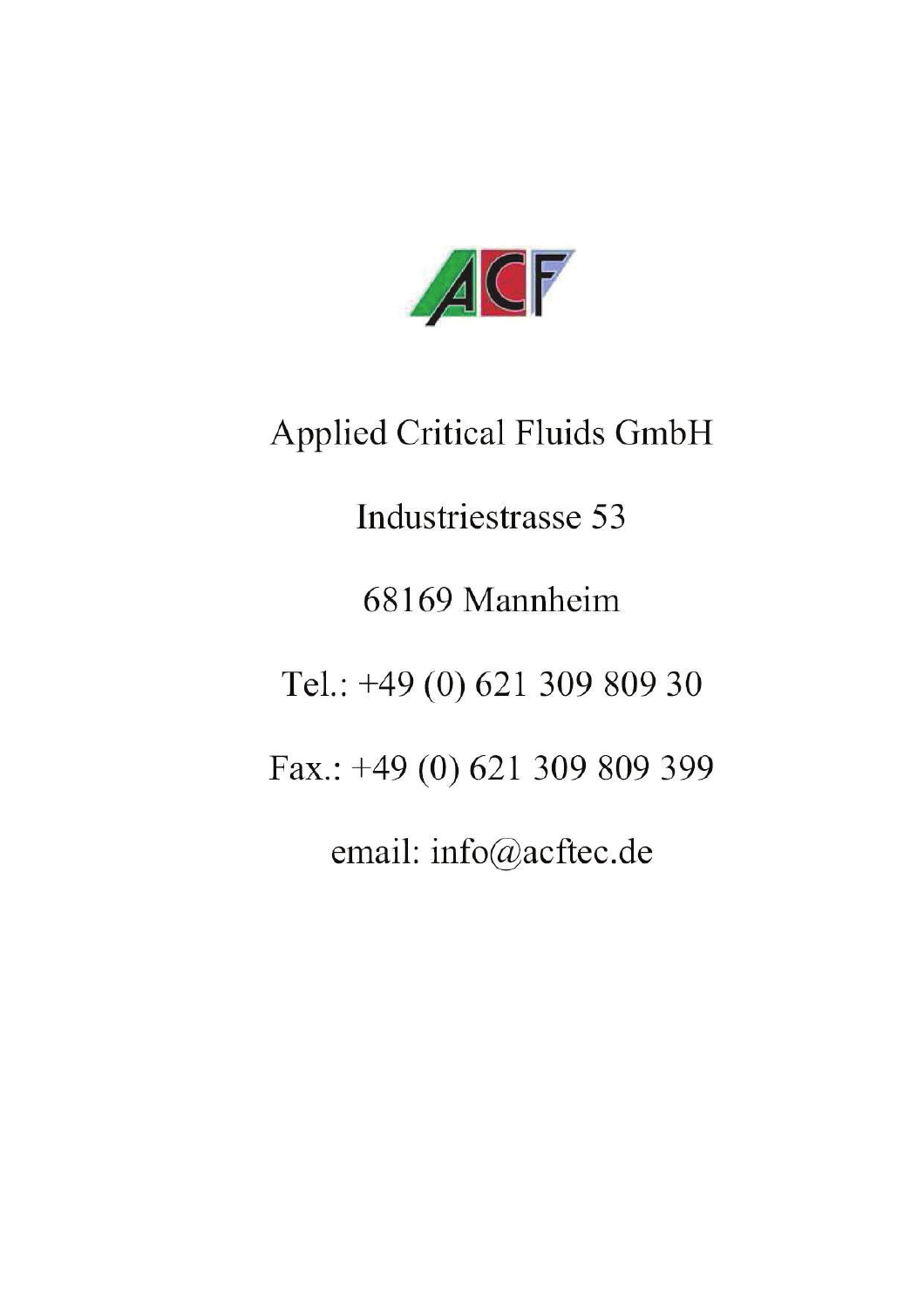# ASEPTIQUIK® X CONNECTOR

 $\blacksquare$ 

## **Specifications**

**Pressure:**

Up to 60 psi, 4.1 bar **Temperature:** 

39°F to 104°F (4°C to 40°C)

#### **Sterilization:**

**Gamma Standard Version:**  Up to 50kGy irradiation **AutoClave High Temp (HT) Version:**  Up to 266°F (130°C) for 30 minutes

#### **Termination Sizes:**

3/4" and 1" ID hose barb (19.0mm and 25.4mm), 1-1/2" sanitary

#### **Materials:**

**Main Components:**  Polycarbonate (white), USP Class VI, ADCF

**Lock Ring:**  Polycarbonate (blue), USP Class VI, ADCF

#### **Pull Tabs:**

Polycarbonate (blue, standard version), USP Class VI, ADCF Polycarbonate (white, HT version), USP Class VI, ADCF

**Caps:** 

Actual size

Polypropylene (clear), USP Class VI, ADCF

**Seals:**  Silicone (clear), platinum-cured, USP Class VI, ADCF

#### **Membrane:**

Polyethylene (standard version), USP Class VI, ADCF Hydrophobic polyethersulfone (HT version), USP Class VI

#### **AseptiQuik X Flow**



This graph is intended to give you a general idea of the performance capabilities of each product line. The shaded area of the graph represents the operating range of the product family, i.e. upper and lower values are shown. Therefore, depending on the exact coupling configurations selected, you can reasonably expect values to fall within the shaded area.

> Visit us at **www.colder.com** or call 800-444-2474 to get a free catalog or to find your local distributor.

## **AseptiQuik® X Large Format 1" Connectors**

provide quick and easy sterile connections for high flow applications, even in non-sterile environments. AseptiQuik X's "TWIST-PULL-TWIST" design enables users to quickly transfer large volumes of media easily with less risk of operator error. The connector's robust design provides reliable performance without the need for clamps, fixtures or tube welders. Biopharmaceutical manufacturers can now make 1" sterile connections with the quality and market availability they expect from the leader in single-use connection technology.

| <b>Features</b>                   | <b>Benefits</b>                                                             |  |  |
|-----------------------------------|-----------------------------------------------------------------------------|--|--|
| <b>TWIST-PULL-TWIST</b><br>Design | Intuitive three-step connection process<br>reduces risk of operator error   |  |  |
| Membrane Pull Tabs                | Ensure simultaneous and secure removal<br>of both membranes                 |  |  |
| <b>Robust Construction</b>        | Repeatable and reliable performance with<br>no additional hardware required |  |  |
| Integrated Lock Ring              | Secures final connection preventing<br>disassembly                          |  |  |
| <b>Colder Click</b>               | Audible confirmation of completed<br>assembly steps                         |  |  |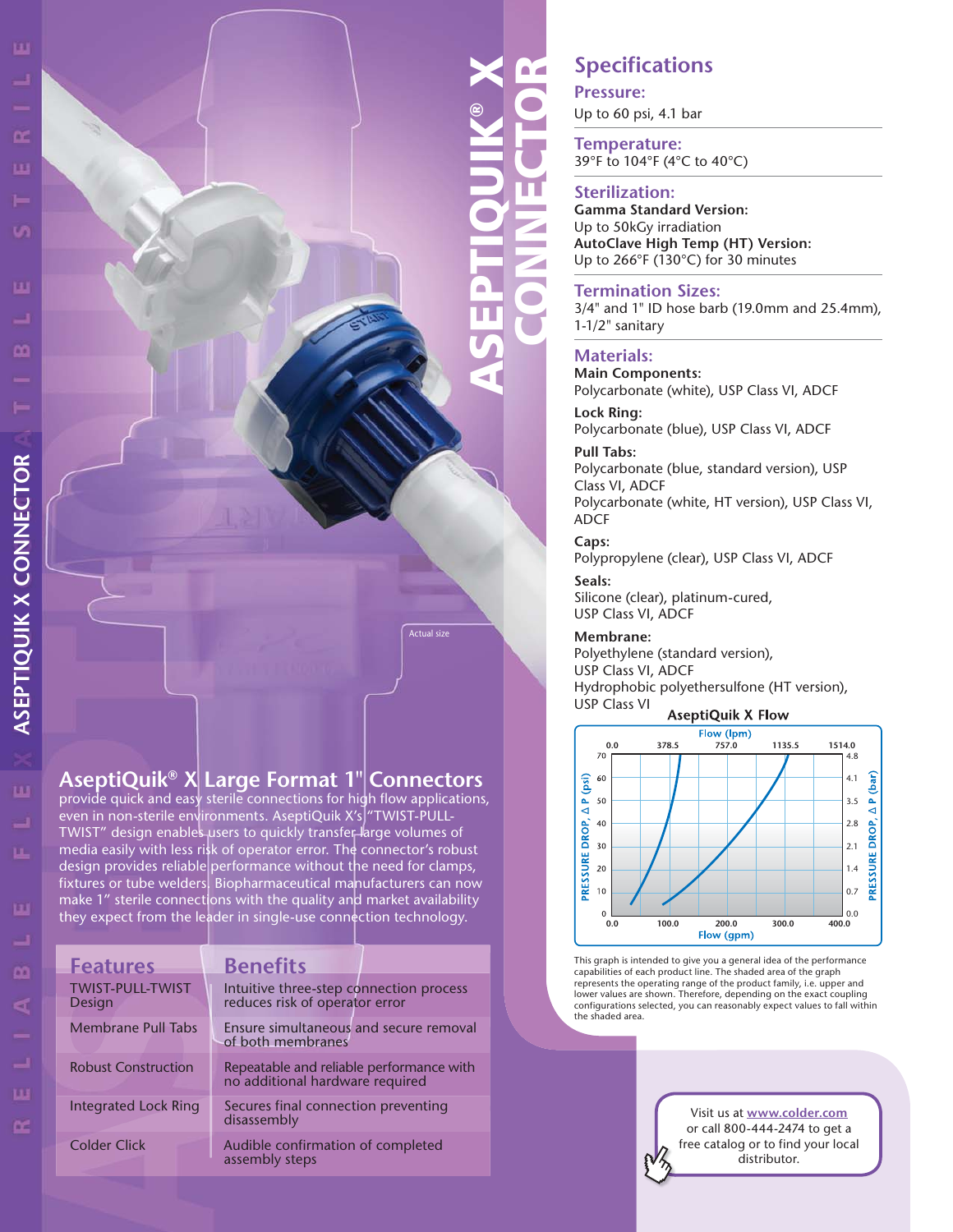#### **Product Dimensions**

**A** = Height/Diameter (with cap) **B** = Total Length (with cap) **C** = Hose Barb Length





## **Coupling Bodies**

# **POLYCARBONATE** HT Version with White Pull Tabs

| TERMINATION<br><b>PART NO.</b><br>3/4" HOSE BARB<br>AQX17012HT<br>3.93<br>3.54<br><b>1" HOSE BARB</b><br>AQX17016HT<br>4.04<br>3.54<br>1-1/2" SANITARY<br>AOX33024HT<br>4.18<br>3.54 | .50<br>.53 |
|--------------------------------------------------------------------------------------------------------------------------------------------------------------------------------------|------------|
|--------------------------------------------------------------------------------------------------------------------------------------------------------------------------------------|------------|

## **Coupling Inserts**

# **DLYCARBONATE** with Blue Pull Tabs

| <b>TERMINATION</b><br>3/4" HOSE BARB<br><b>1" HOSE BARB</b><br>$1 - 1/2$ " SANITARY | <b>PART NO.</b><br>AOX22012<br>AQX22016<br>AOX44024 | 3.76<br>3.76<br>3.76 | В<br>4.34<br>4.45<br>4.58 | 1.50<br>1.53<br>1.74 |  |
|-------------------------------------------------------------------------------------|-----------------------------------------------------|----------------------|---------------------------|----------------------|--|
|                                                                                     |                                                     |                      |                           |                      |  |



# **HTM POLYCARBONATE** HT Version with White Pull Tabs

| <b>TERMINATION</b><br><b>PART NO.</b><br>3/4" HOSE BARB<br>.50<br><b>AOX22012HT</b><br>3.76<br>4.34<br><b>1" HOSE BARB</b><br>3.76<br>AOX22016HT<br>4.45<br>1.J3<br>1-1/2" SANITARY<br>AOX44024HT<br>3.76<br>4.58<br>74<br>$\cdot$ $\cdot$ |  |
|--------------------------------------------------------------------------------------------------------------------------------------------------------------------------------------------------------------------------------------------|--|
|--------------------------------------------------------------------------------------------------------------------------------------------------------------------------------------------------------------------------------------------|--|

## **PRE-ASSEMBLY CAP REMOVAL**



**| Call toll free 1-800-444-2474 or visit us at www.colder.com** Copyright © 2012 by Colder Products Company. All rights reserved. Colder Products Company, Colder Products and CPC are registered trademarks with the US Patent & Trademark Office.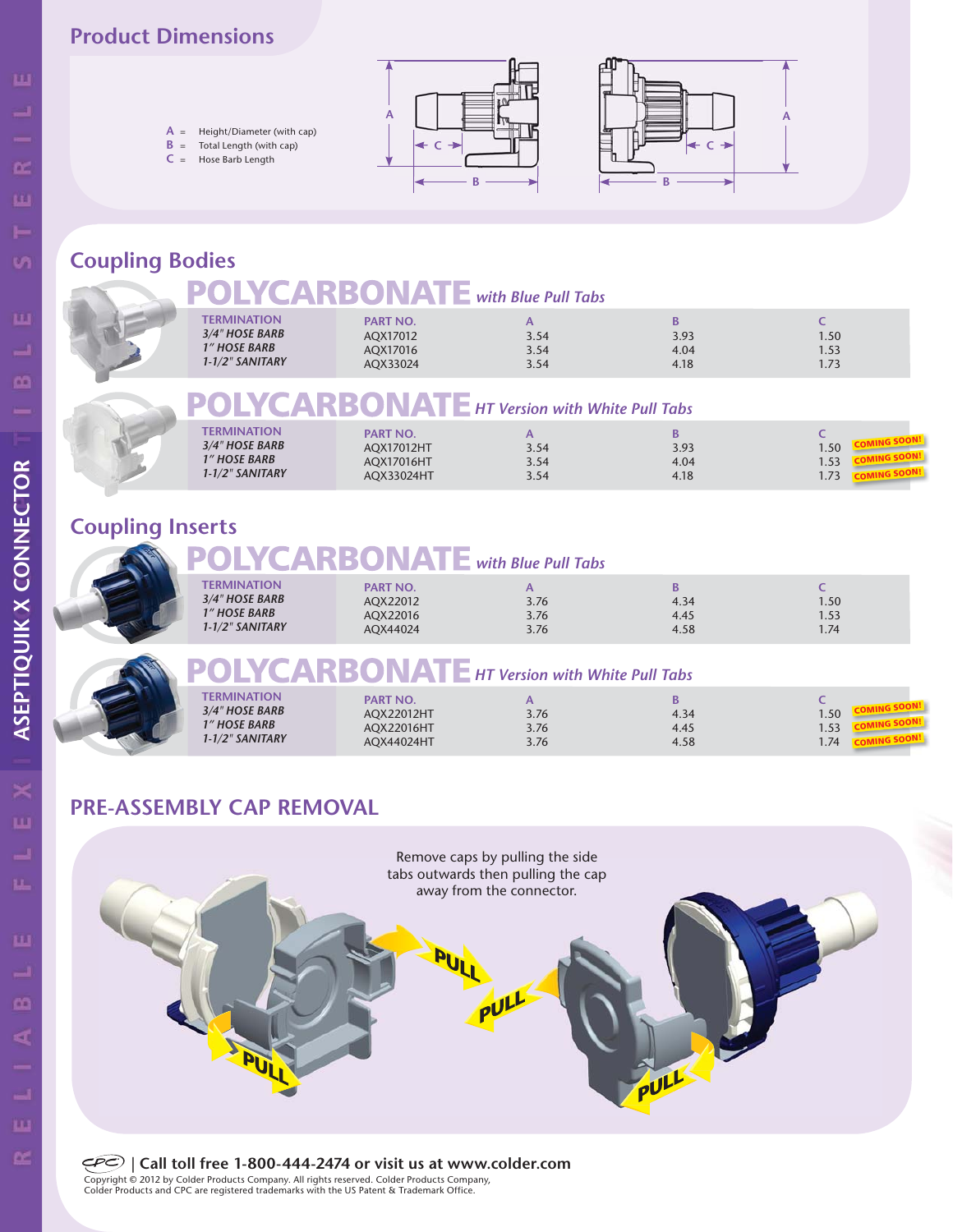## **TWIST-PULL-TWIST Assembly Procedure**





Twist the blue lock ring clockwise (approximately 75º) until audible *"Colder Click"* is heard. Alignment of the small blue lock ring rib indicator with the white body's rib indicator confirms initial rotation is complete.





Twist the blue lock ring clockwise until the final audible *"Colder Click"* is heard (90º from the initial starting point). Alignment of the long blue lock ring rib indicator with the white body's rib indicator confirms initial rotation is complete.

# **Connect with Colder Sterile Fluid Transfer**